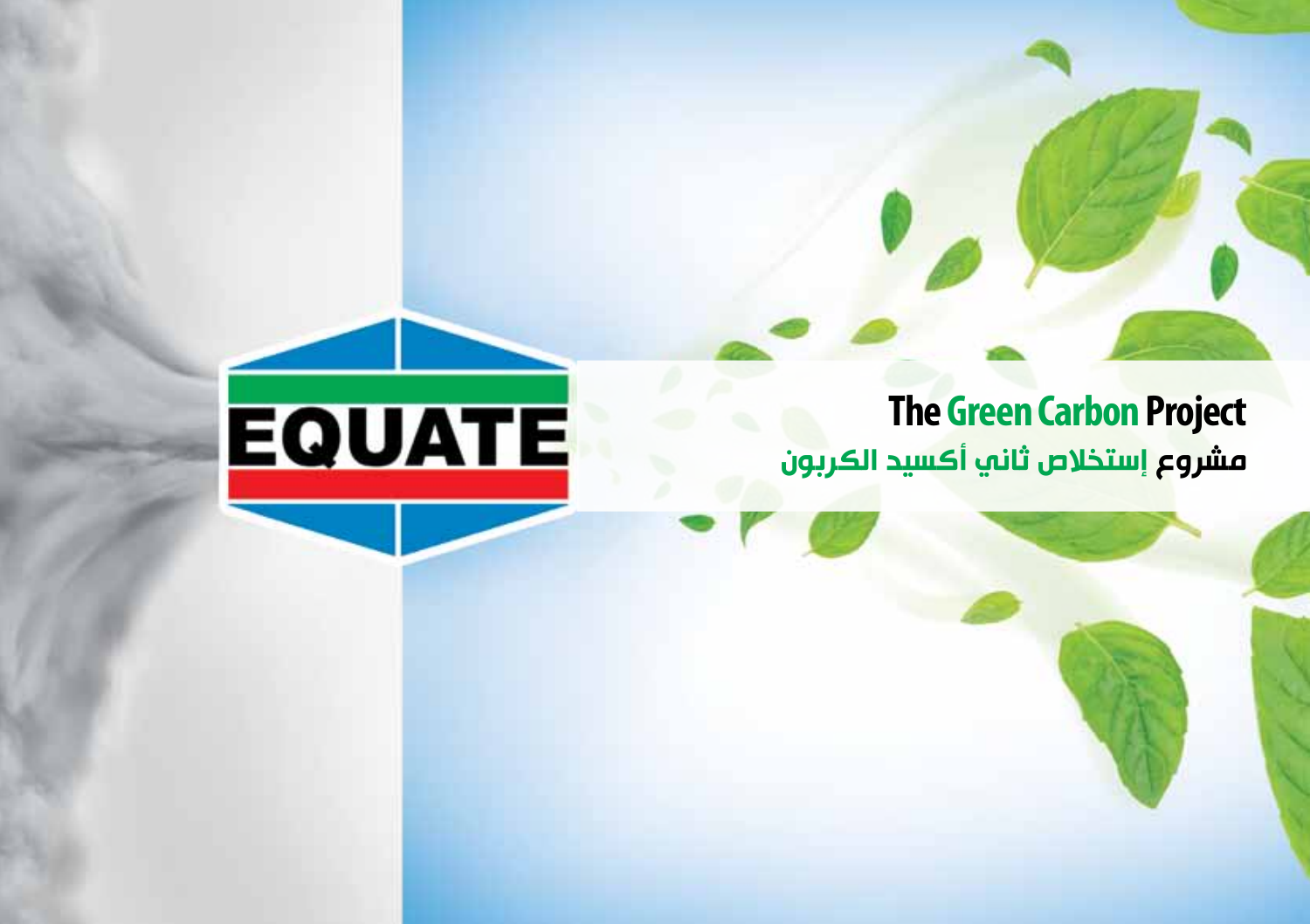#### **what is carbon dioxide?**

Carbon dioxide (CO2) is a chemical compound which is composed of two oxygen atoms covalently bonded to a single carbon atom. CO2 is a trace gas comprising 0.039% of the atmosphere.

Carbon dioxide is used by plants during photosynthesis to make sugars, which may either be consumed in respiration or used as the raw material to produce other organic compounds needed for plant growth and development. It is emitted during respiration by

plants, and by all animals, fungi and microorganisms that depend either directly or indirectly on plants for food.

It is thus a major component of the carbon cycle.



## ماهو ثاني أكسيد الكربون؟

ثاني أكسيد الكربون عبارة عن مركب كيميائي يتألف من عنصرين هما ذرات الأكسجين المترابطة ثنائياً مع ذرات الكربون الأحادية. ويعتبر ثاني أكسيد الكربون من الغازات ضئيلة المقدار حيث يشكل %0.039 فقط من الغالف الجوي.

ويتم استخدام ثاني أكسيد الكربون في المصانع خالل عمليات عديدة منها صناعة السكر أو كمواد أولية إلنتاج مكونات عضوية تحتاجها المصانع. ويتم إطالق الغاز عن طريق التنفس وكذلك في عمليات اإلنتاج في المصانع كما ينبعث هذا الغاز من الحيوانات، والفطريات والكائنات العضوية الصغيرة التي تعتمد بشكل

مباشر أو غير مباشر على النباتات في عذائها. ً وبالتالي يشكل الكربون جزءا ً رئيسيا من الطبيعة.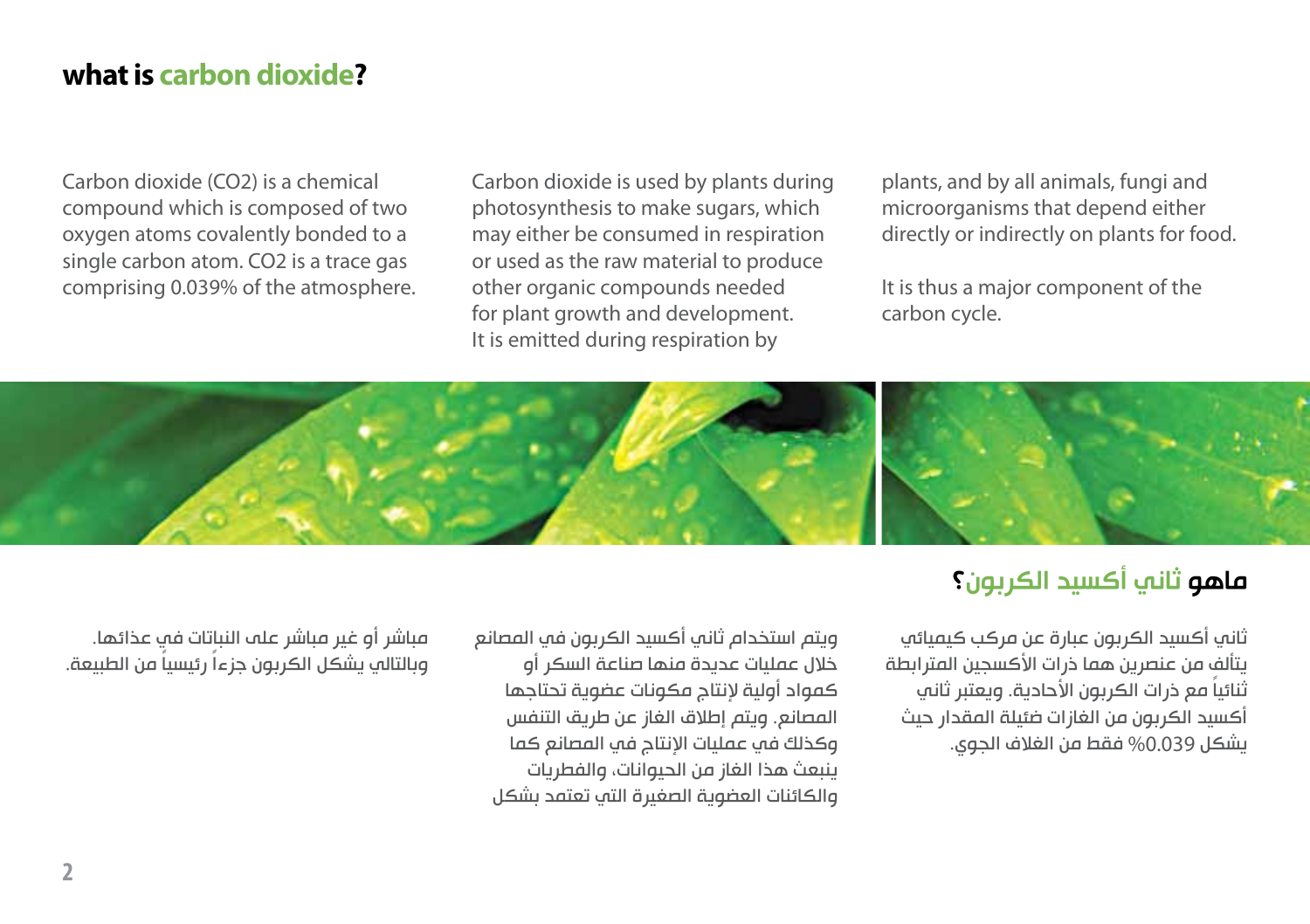

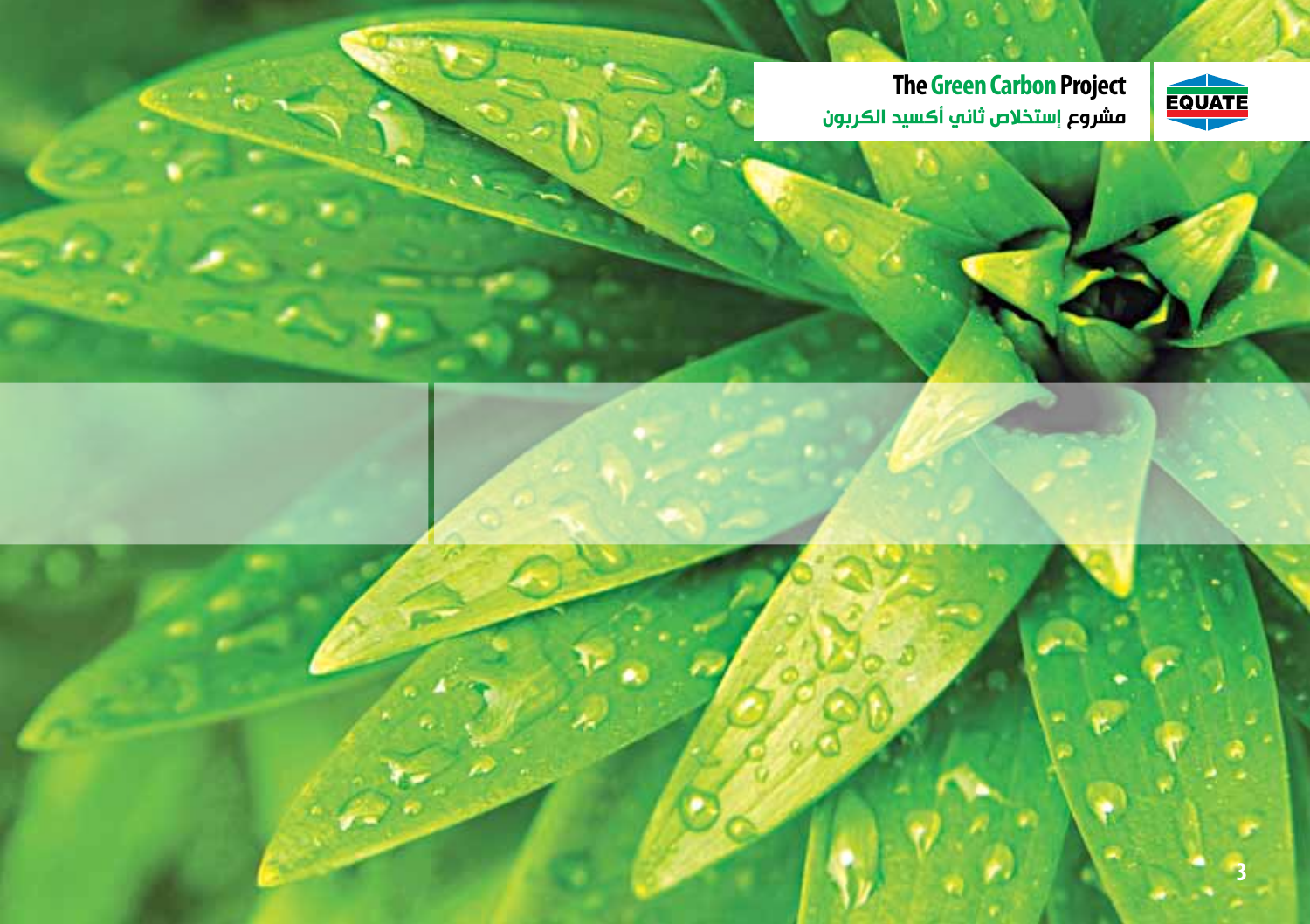#### **what is carbon dioxide?**

Carbon dioxide is generated as a byproduct of the combustion of fossil fuels and other chemical production and manufacturing processes. Carbon dioxide is probably the most important of the greenhouse gases as it accounts for the largest proportion of the 'trace gases' and is currently

responsible for 60% of the 'enhanced greenhouse effect'.

It is removed from the atmosphere by photosynthesis in plants and by dissolving in water, especially on the surface of oceans. Carbon dioxide stays in the atmosphere for approximately

100 years. The amount of carbon dioxide taken out of the atmosphere by plants is almost perfectly balanced with the amount put back into the atmosphere by respiration and decay. Small changes as a result of human activities can have a large impact on this delicate balance.



# ما هو ثاني أكسيد الكربون؟

يتم إنتاج ثاني أكسيد الكربون عند استهالك الوقود الأحفوري أو من التفاعلات الكيميائية وعمليات التصنيع.

ولعل ثاني أكسيد الكربون من أكثر غازات ً االحتباس الحراري تأثيرا على حرارة األرض وزيادة

االحتباس الحراري بنسبة تقارب .%60 ويمكن استخالصه من الجو بعمليات كيميائية أو بتذويبه في الماء وخاصة بعد أخذه من على أسطح المحيطات. ويبقى ثاني اكسيد الكربون في الجو لحوالي 100 ً سنة تقريبا. وتعادل كمية ثاني أكسيد الكربون التي تسحبها المصانع من

ً الغالف الجوي تقريبا نفس الكمية التي تنبعث في الجو بسبب التنفس والعفن. ويمكن لخطوات ً بسيطة من قبل البشر أن تؤثر إيجابيا بدرجة كبيرة على هذا التوازن الدقيق.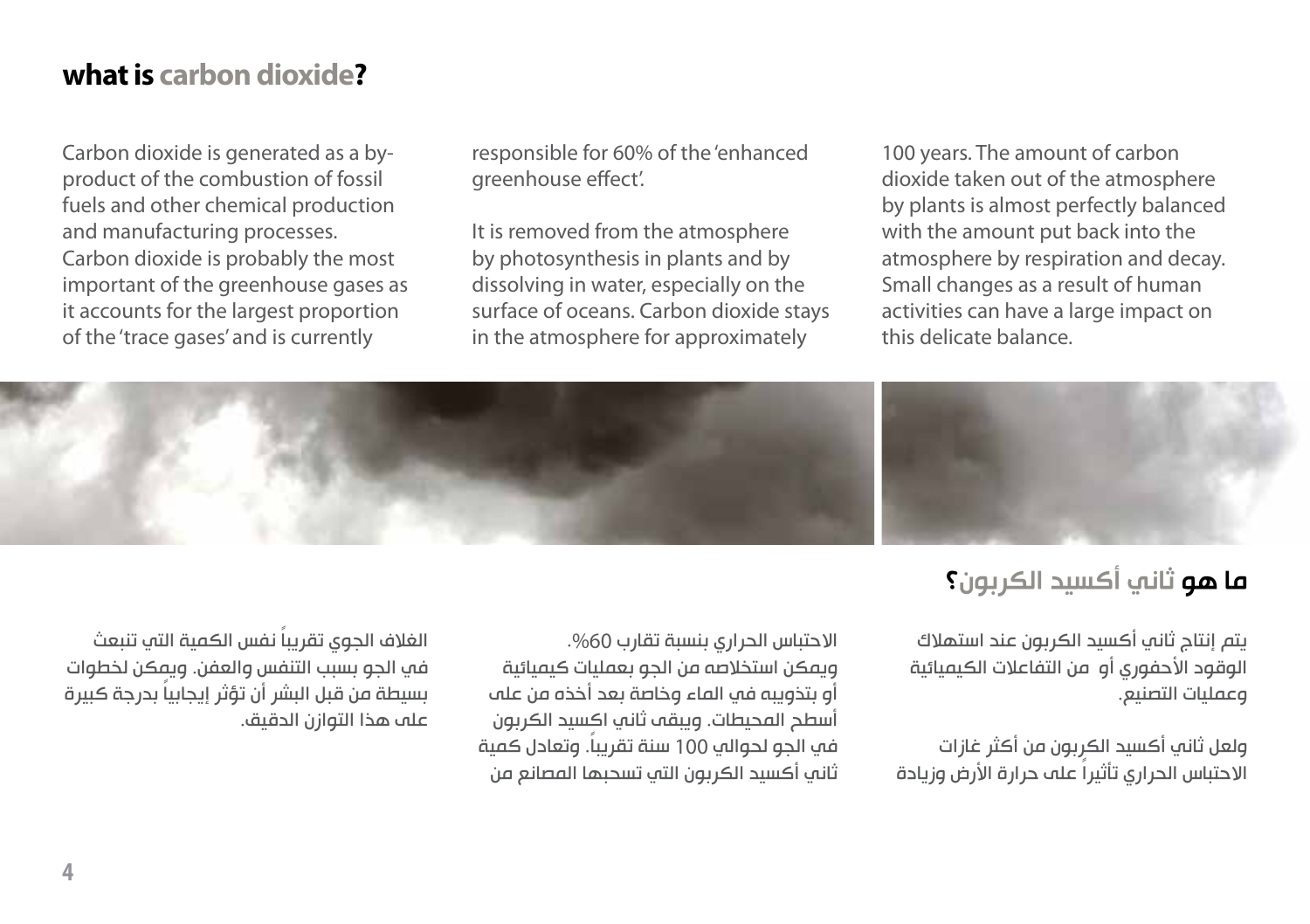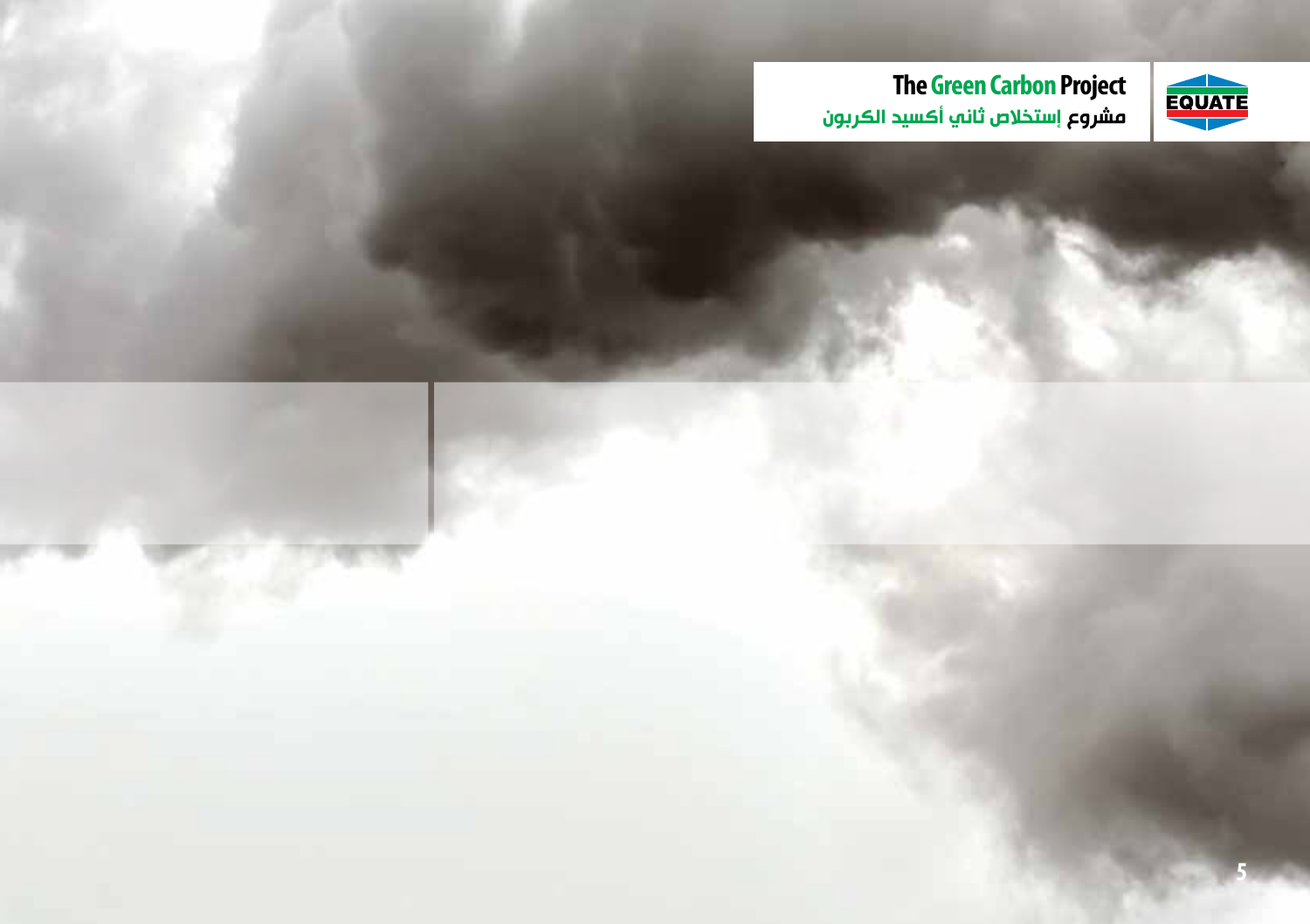#### **reducing our carbon footprint**

A carbon footprint is a measure of the impact our activities have on the environment, and in particular climate change. It relates to the amount of greenhouse gases produced in our day-to-day lives through burning

fossil fuels for electricity, heating and transportation etc.

At EQUATE, we have invested in projects and activities to help reduce our carbon footprint and our project otherwise

known as the Green Carbon Project Initiative, is one of our key CSR ventures that address this issue.



#### تقليص البصمة الكربونية

البصمة الكربونية تعبير يشير إلى طريقة قياس نتائج وآثار الأنشطة البشرية علم البيئة وخاصة على تغيرات المناخ. وهذا القياس يرتبط بكمية الغازات التي تسبب االحتباس الحراري عبر حرق الوقود العضوي لتوليد الكهرباء والتدفئة

#### والمواصالت وغيرها.

وقد قامت شركة إيكويت باالستثمار في مشاريع وأنشطة عديدة للتقليل من آثار الكربون ومن هنا ىأته المشروع الأول فه الكويت لاستخلاص ثاني أكسيد الكربون والذي يلعب كذلك دور

التقليل من انبعاثات الكربون. وهذا المشروع واحد من مبادراتنا التي تعكس رؤيتنا لمسؤوليتنا المجتمعية.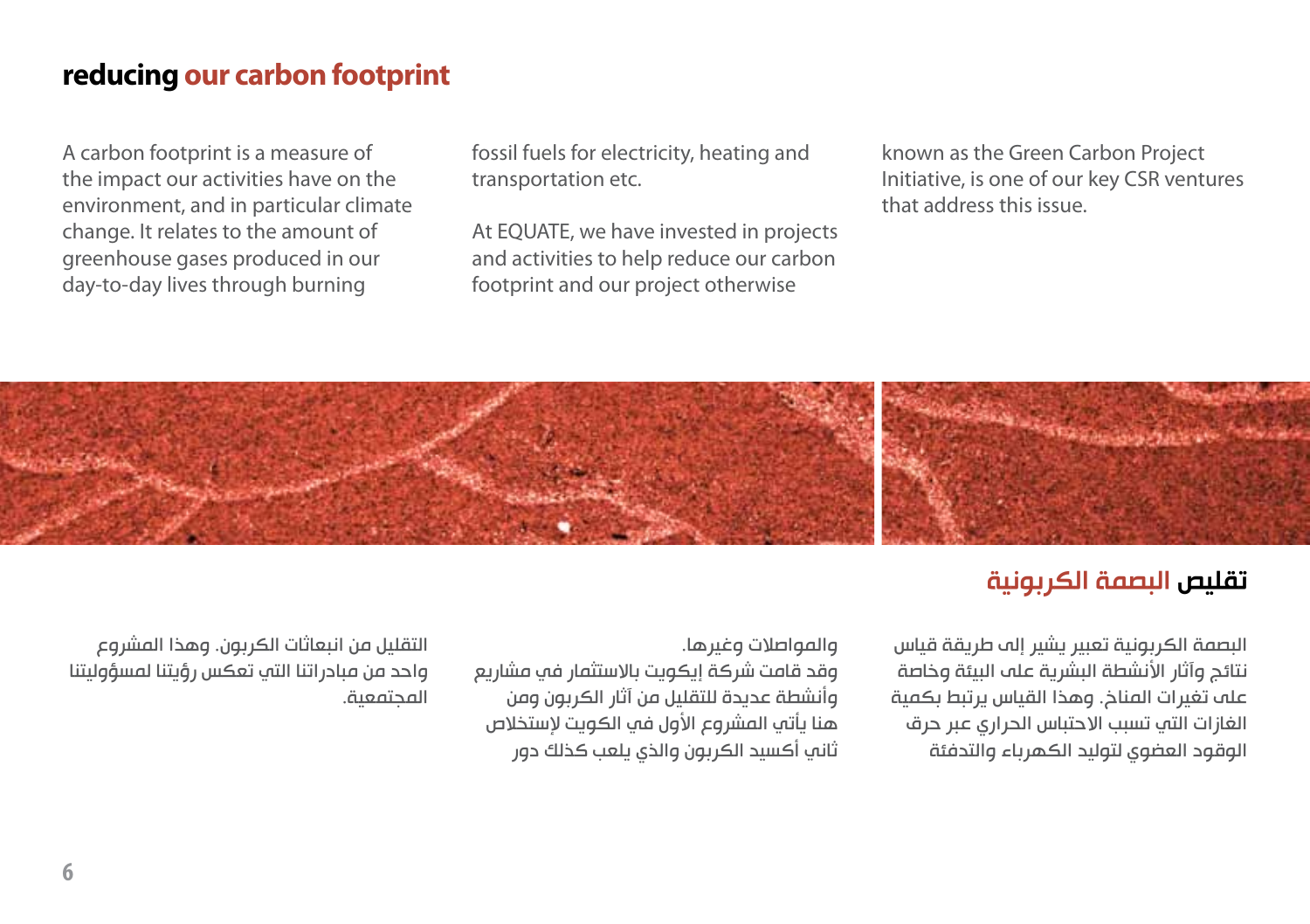

**7**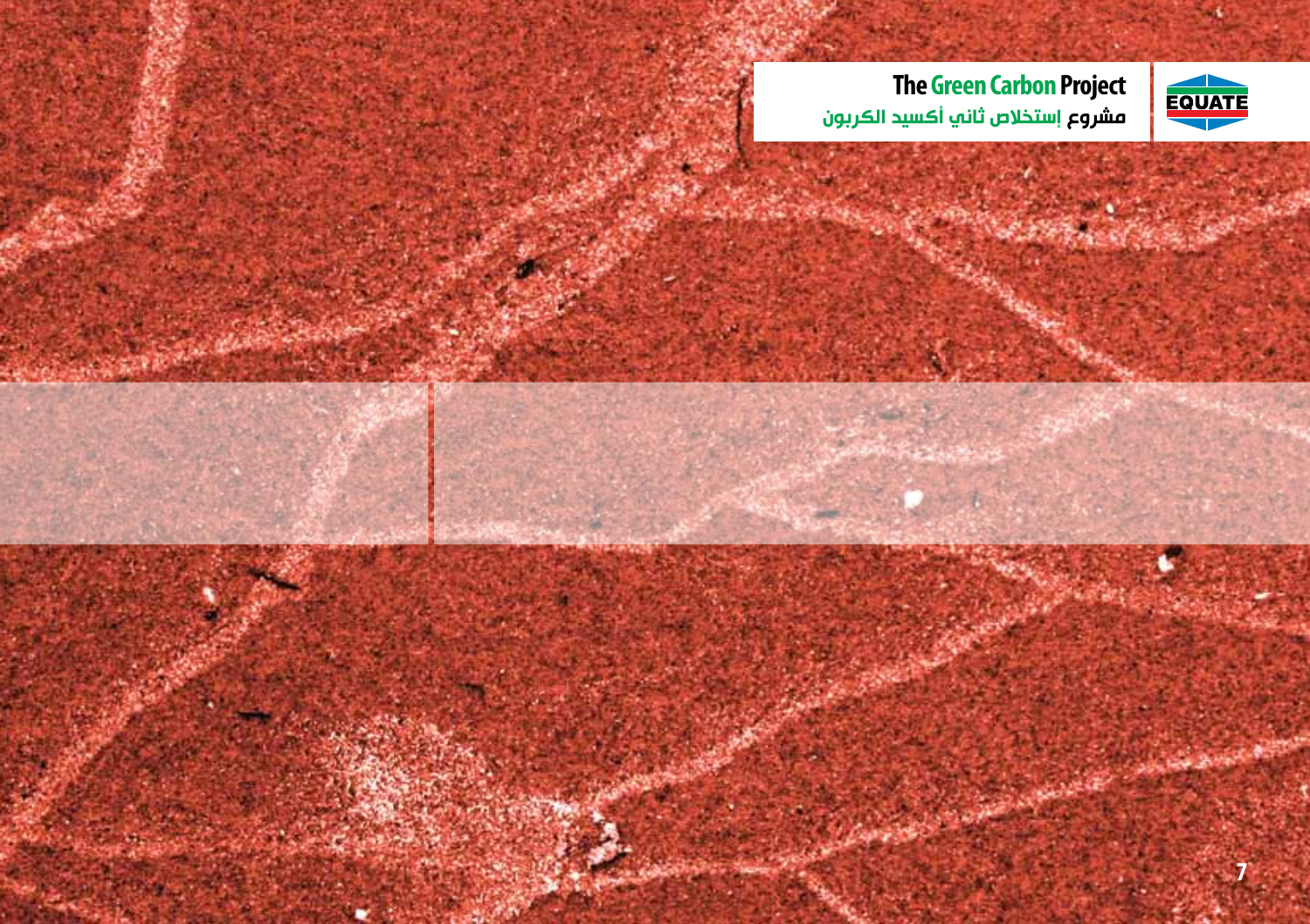#### **the Green Carbon project**

EQUATE signed the Gulf's first ever carbon emission reduction and capture deal with greencarbon in 2008.

Carbon dioxide available from EQUATE's manufacturing process, which was earlier vented out to the atmosphere would be piped to the neighboring greencarbon processing facility,

eventually to be marketed to various customers requiring the gas for various uses.



# مشروع إيكويت لإستخلاص ثاني أكسيد الكربون

جسدت شركة إيكويت ريادتها الصناعية عن طريق توقيع أول اتفاقية في دولة الكويت إستخالص وإعادة استخدام انبعاثات ثاني اكسيد الكربون في العام .2008

ويتلخص هذا المشروع في قيام شركة إيكويت ببيع ثاني اكسيد الكربون الناتج من عملياتها الصناعية لشركة الكربون الأخضر التب تتولب تحويله إلى مواد يتم تسويقها تجاريا إلى

مجموعة من العمالء الذين يستفيدون من هذه المادة في مشاريعهم.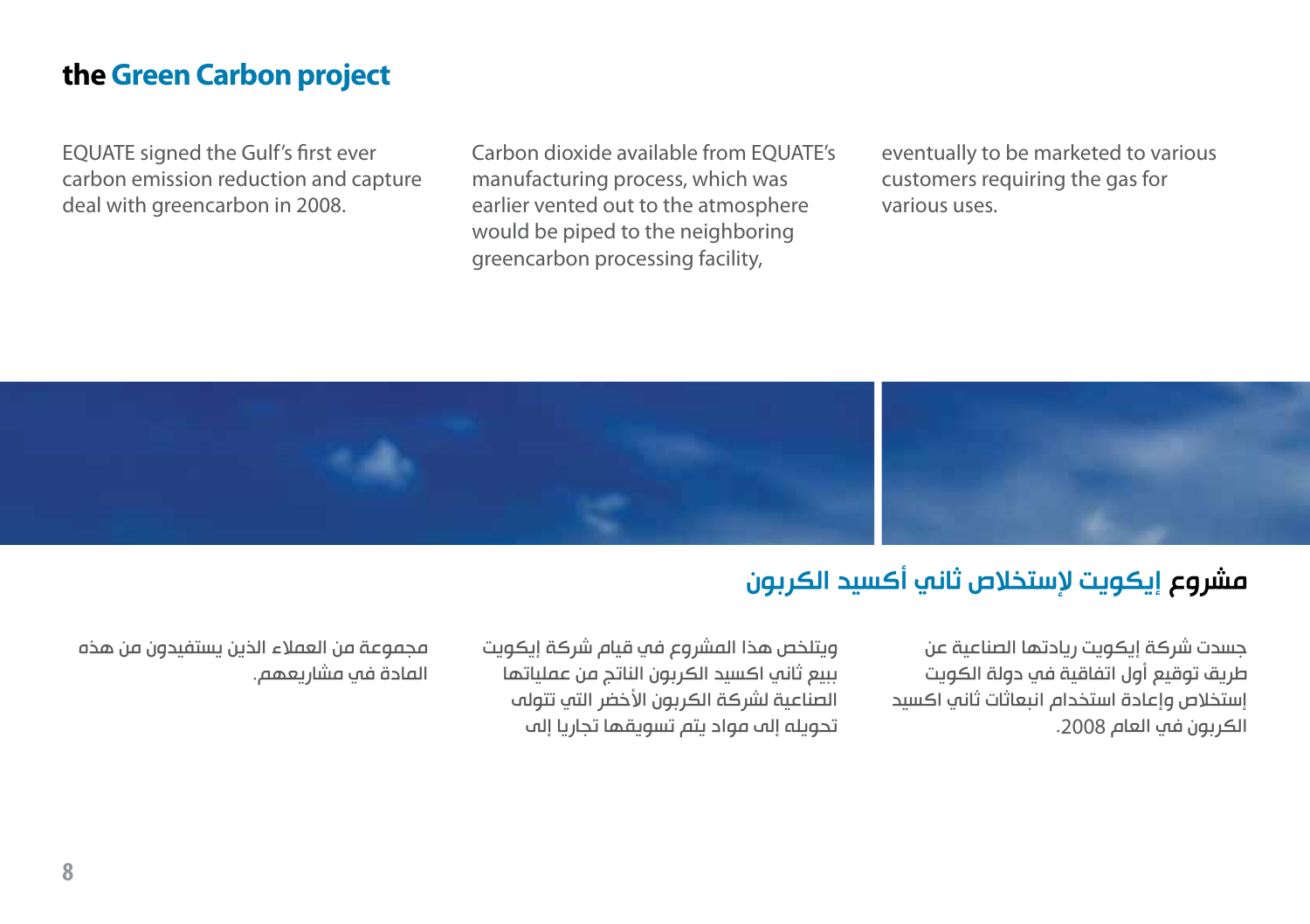

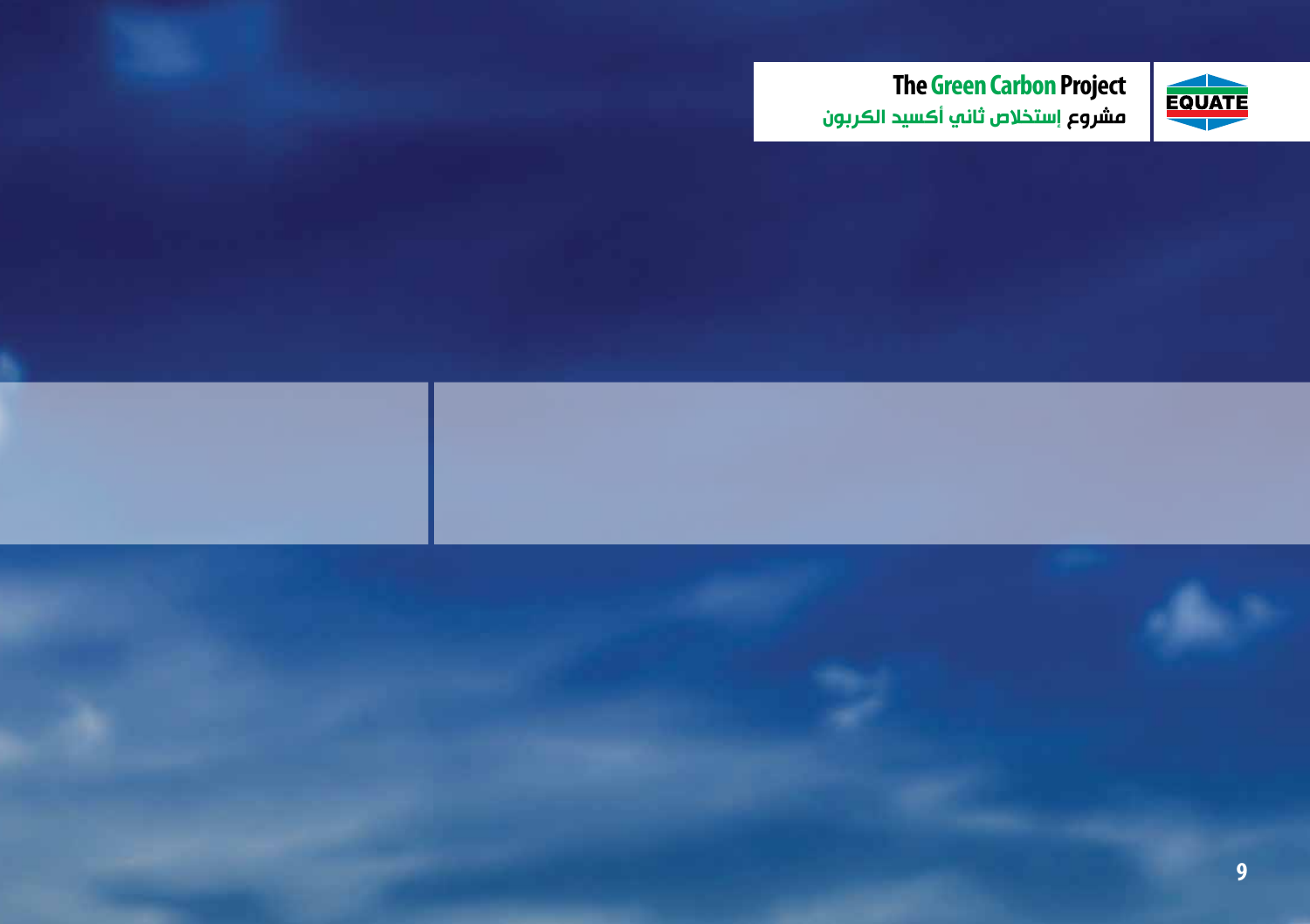#### **reducing carbon emissions**

Greencarbon has primary interest in gathering, processing and marketing of such gases available in Kuwait. Thus the effort would eliminate the emission of this greenhouse gas from EQUATE's facility. It will also aid reducing the generation of the gas at the customer's facility, thereby reducing energy requirement and help fight global warming in both ways. An estimated 150,000 Tons of carbon dioxide gas is expected to be exported annually to greencarbon which is considered a significant step towards

achieving environmental excellence through reduction of carbon emission at EQUATE.



#### تقليل االنبعاثات الكربونية

تمارس شركة الكربون الأخضر عمليات تجميع ومعالجة وتسويق المواد الغازية المتوفرة في دولة الكويت مما يساهم في التخلص من االنبعاثات الناتجة عن العمليات الصناعية لشركة إيكويت بطريقة إيجابية ومفيدة.

ويساهم هذا الأفر كذلك فف تقليل الانبعاثات الصادرة من مصنع شركة الكربون األخضر مما يعني ترشيد استهالك موارد الطاقة ولعب دور في مكافحة االحتباس الحراري. ومن المتوقع أن تصل كمية ثاني أكسيد الكربون التي تحصل عليها شركة الكربون الأخضر من

شركة إيكويت إلى 150 ألف طن سنويا، وهذه مبادرة هامة في سبيل التميز البيئي عن طريق تقليل االنبعاثات الكربونية من مصانع شركة إيكويت.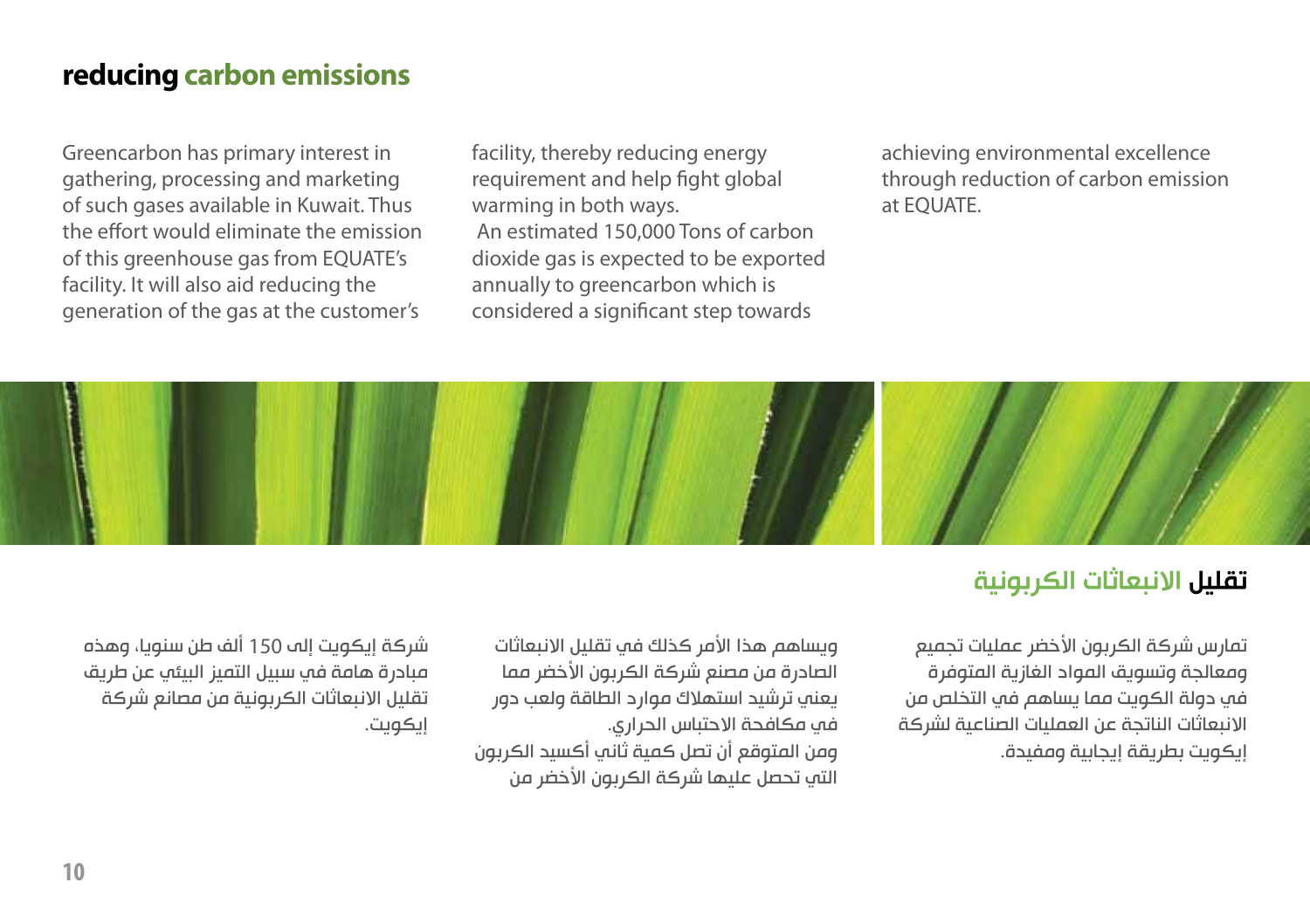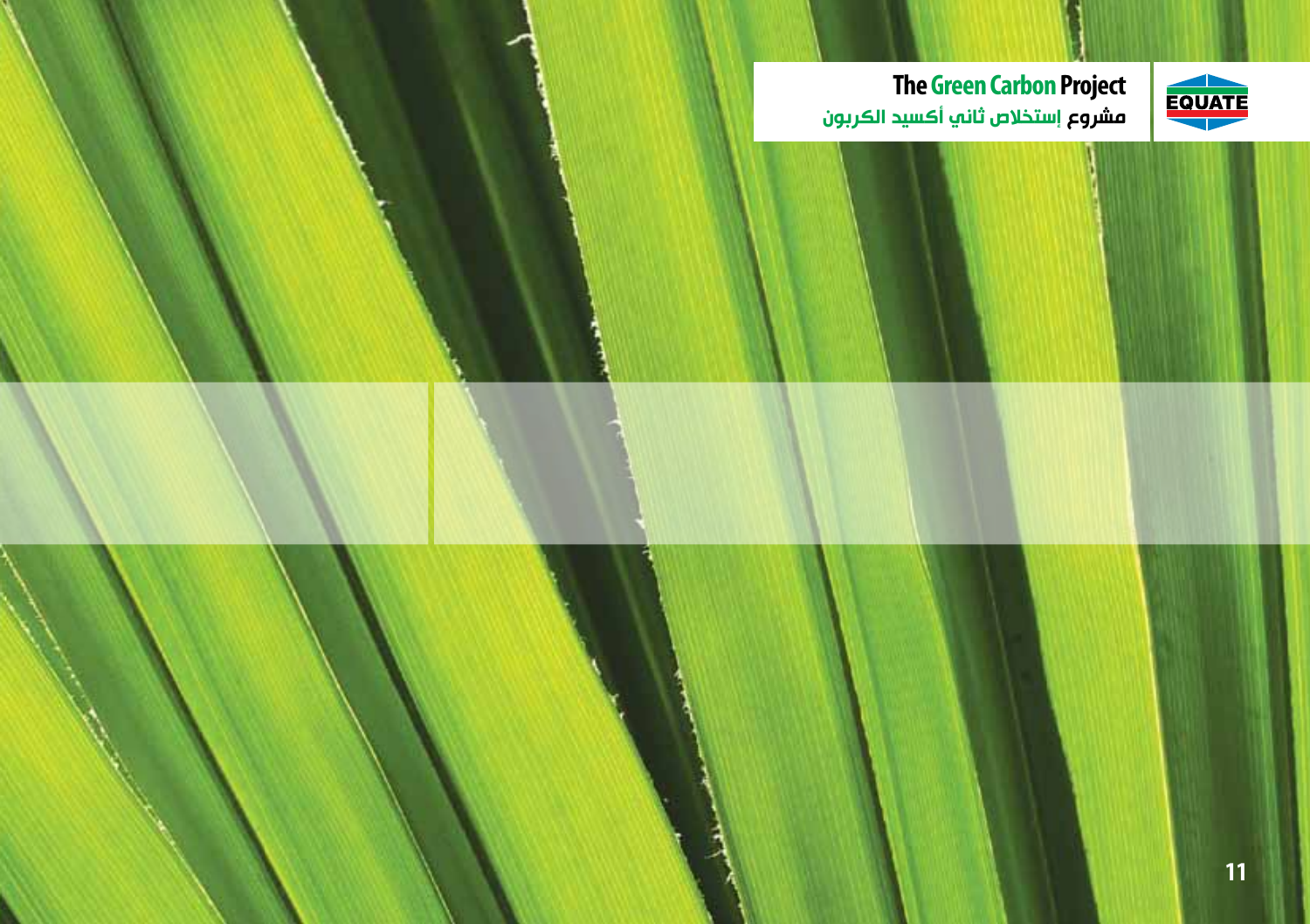#### **our carbon footprint**

The concept of identifying & capturing the greenhouse gas vent stream and utilizing it effectively to reduce carbon emission and its footprint was driven

by EQUATE's strong corporate social responsibility objective to set standard in environmental excellence in the region and to be a valued neighbor.



## تقليل آثار الكربون

تهدف عملية حصر وتجميع الغازات المسببة لالحتباس الحراري واستخدام هذه الغازات بطريقة فاعلة إلى تقليص البصمة الكربونية وانبعاثاتها، وهذا الأمر نابع من الأهمية القصوى

التي توليها شركة إيكويت لمبادئ المسؤولية ً المجتمعية من خالل كونها مثاال يحتذى به في التميز البيئي وتجسيدها التنمية المستدامة في المجتمع.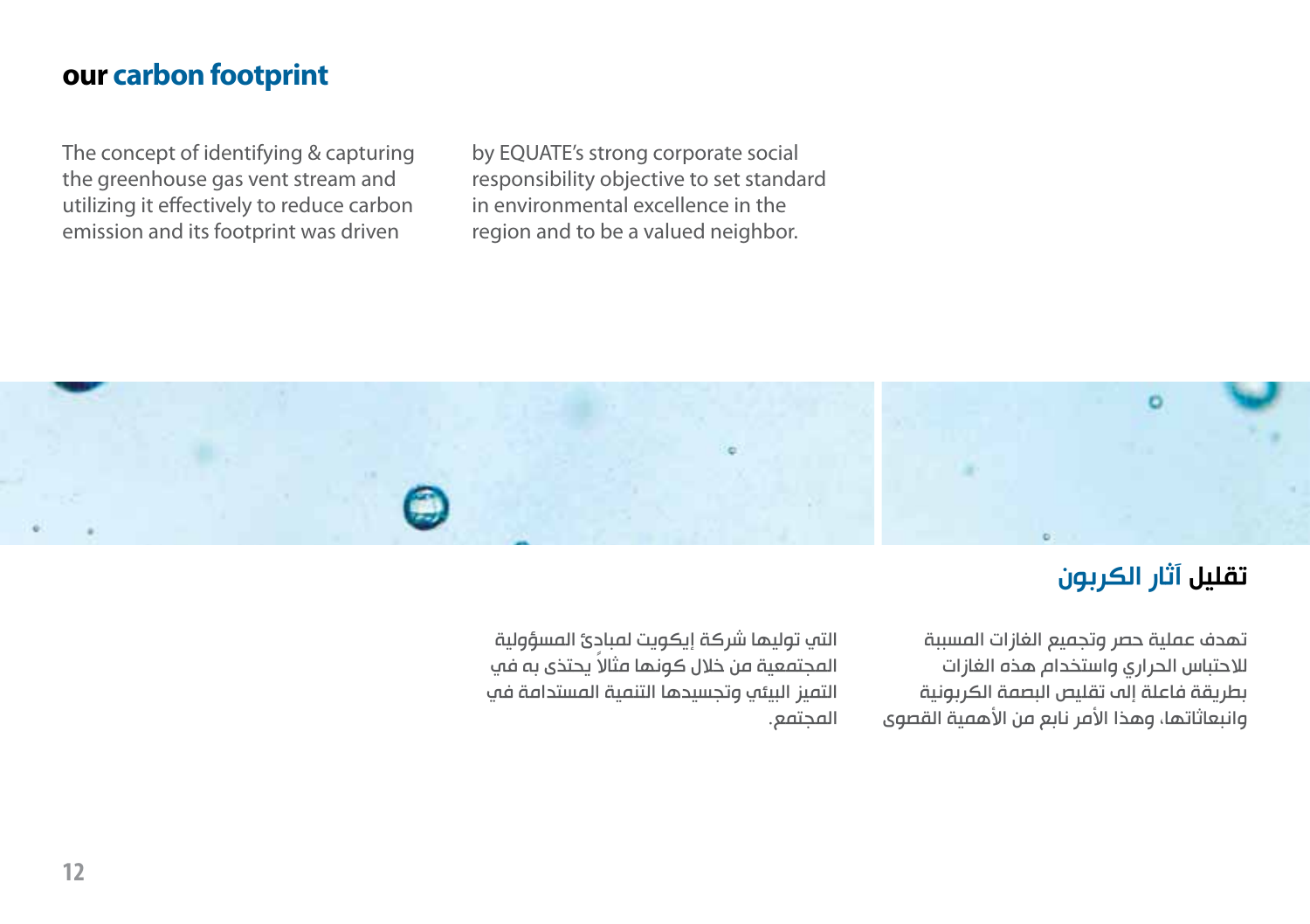$\alpha$ 

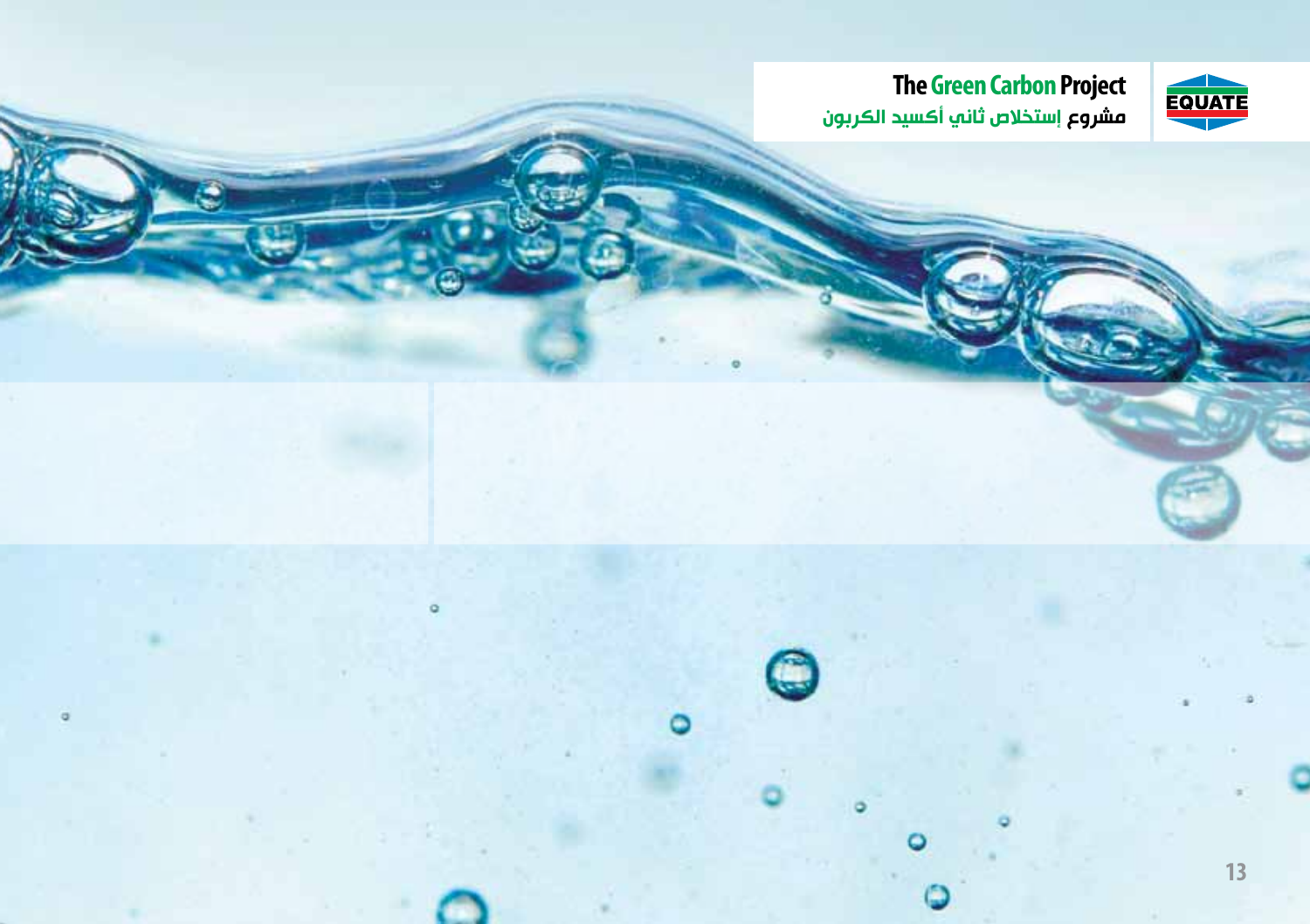#### **making a difference today**

Over the past two decades the effect of Carbon Dioxide emission into the environment has become more marked. Considerable evidence exists that most of this warming has been caused by human activities... that's to say we have altered the chemical composition of the atmosphere through a buildup of

greenhouse gases – primarily carbon dioxide, methane, and nitrous oxide.

What if we do nothing? Rising global temperatures will cause sea level to rise and alter local climate conditions, affecting forests, crop yields, and water supplies. It may also affect human health, animals, and many types of

ecosystems. Deserts may expand and some of our countryside may be permanently altered.

That is why at EQUATE, we not only recognize the importance of making a difference, we have actively invested in reducing our carbon emission and footprint.



#### التغيير الايجابي.. اليوم

ازداد خالل العقدين الماضيين معدل إطالق وانبعاث غاز ثاني أكسيد الكربون في الجو. ويتأكد هذا بدليل واضح هو ارتفاع نسبة الإحتباس الحراري نتيجة لدور الإنسان في زيادة انبعاث هذا الغاز. وبهذا يقوم اإلنسان بدور خطير من خالل تغيير التركيبة الكيميائية للجو بإطالقه للمزيد من الغازات المسببة لالحتباس الحراري، وخاصة ثاني أكسيد الكربون، والميثان.

فما الذي سيحدث لو لم نقم بالدور المطلوب؟ إن زيادة الحرارة حول الأرض سيسبب ارتفاعاً في مستوى البحار ويغير حالة المناخ المحلية ويسبب الأذى للغابات والمحاصيل ويؤثر على ً موارد المياه كما يمكن أن يؤثر سلبا على صحة اإلنسان والحيوانات والكثير من الكائنات. وقد يزداد التصحر بمعدالت متنامية وتتحول األرياف الخضراء إلى مناطق شبه جدباء وقاحلة.

لذلك، تستمر شركة إيكويت في سعيها الجاد نحو التغيير الإيجابي عله أكمل صورة من خلال الاستثمار التنموي في مبادرات ومشاريع تساهم في تقليل انبعاثات وآثار الكربون.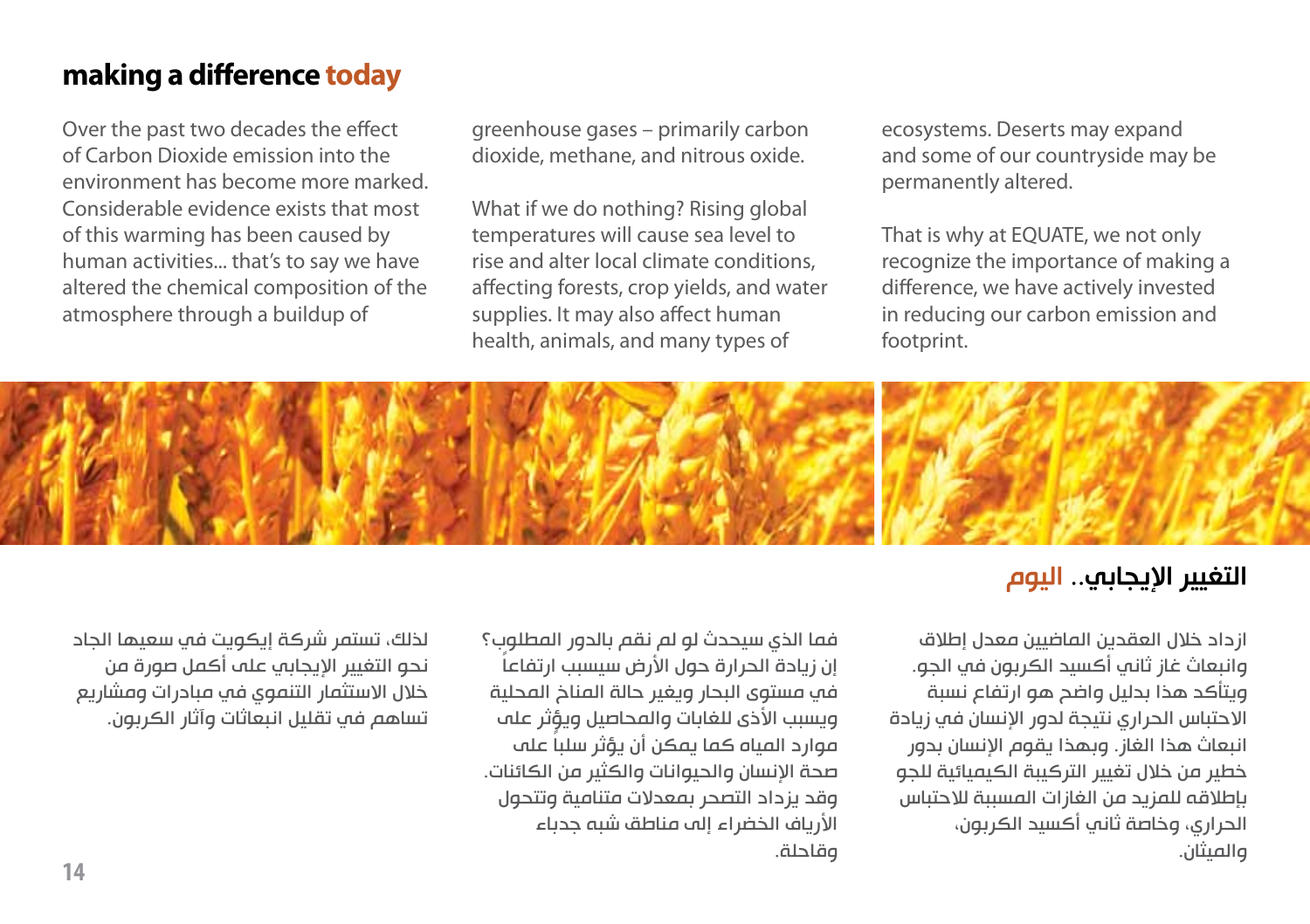

#### **About Us**

Established in 1995, EQUATE is an international joint venture between Petrochemical Industries Company (PIC), The Dow Chemical Company (Dow), Boubyan Petrochemical Company (BPC) and Qurain Petrochemical Industries Company (QPIC). Commencing production in 1997, EQUATE is the single operator of a fully integrated world-scale manufacturing facility producing over 5 million tons annually of high-quality petrochemical products which are marketed throughout the Middle East, Asia, Africa and Europe.

#### حول شركة إيكويت

تمثل شركة إيكويت للبتروكيماويات التي تأسست سنة 1995 شراكة عالمية بين شركة صناعة الكيماويات البترولية وشركة داو للكيماويات وشركة بوبيان للبتروكيماويات وشركة القرين لصناعة الكيماويات البترولية. وبدأت شركة إيكويت عمليات اإلنتاج في شهر نوفمبر ،1997 وهي حاليا المشغل الوحيد لمجموعة متكاملة من المصانع ذات المواصفات العالمية التي تنتج أكثر من 5 ماليين طن سنويا من المواد البتروكيماوية عالية الجودة التي يتم تسويقها في الشرق االوسط وآسيا وأفريقيا وأوروبا.